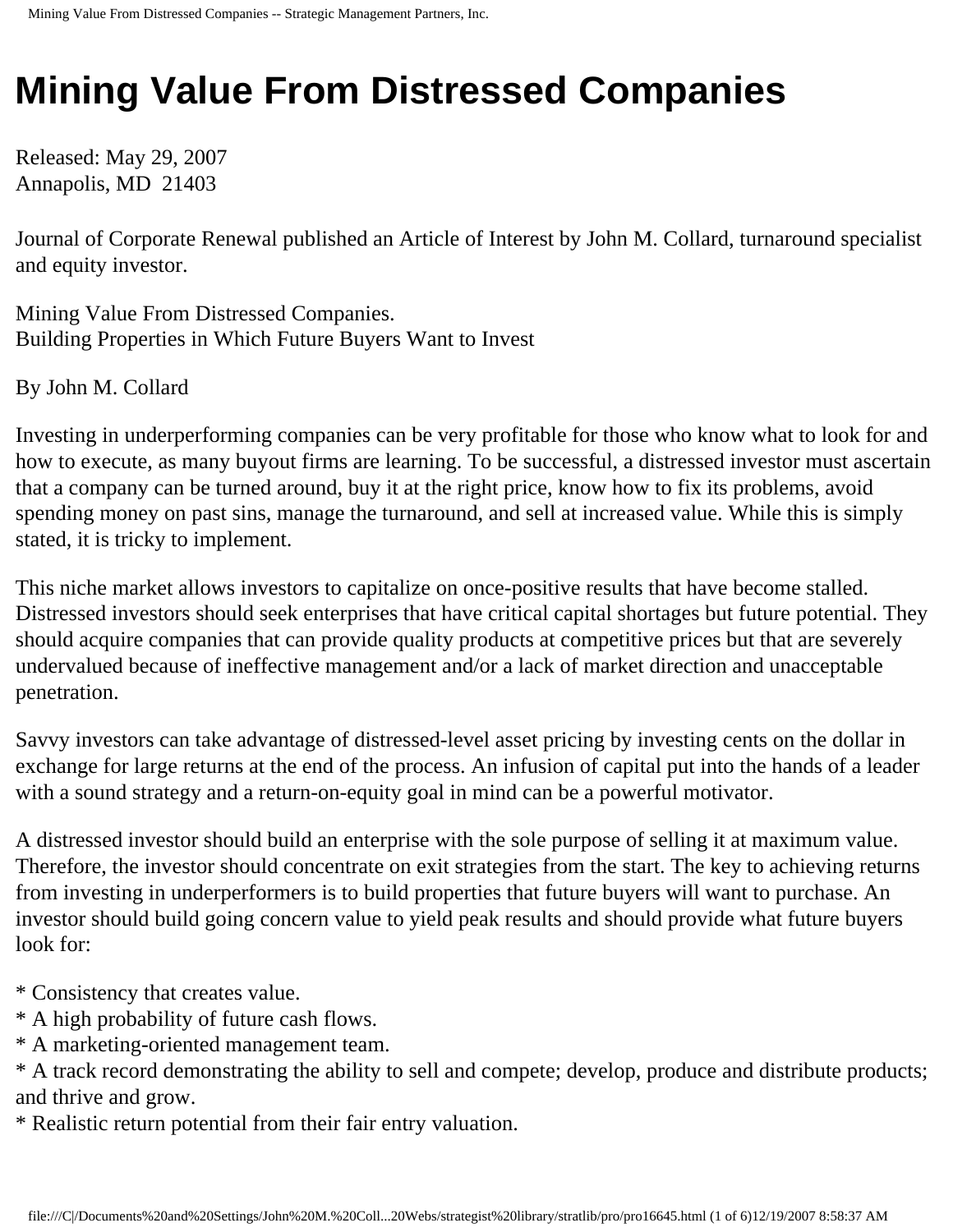Mining Value From Distressed Companies -- Strategic Management Partners, Inc.

Great value is realized from rebuilding an entity and setting it on a path toward long-term growth. This also is the time to exit. Many buyers will accept lower return rates in exchange for a company that shows stable growth, but they shy away from underperformers until they have been fixed.

Whether one invests in a new entity or in a portfolio property in decline, the recovery cycle is much the same. Because of mismanagement, a company slides into trouble. A distressed investor assesses viability and puts capital into the company. After turning around the company, the investor ultimately sells the property.

All troubled entities reach a distressed state through a progression of mismanagement -- from officers to board members to investors. When the entity is at a precipice, there is opportunity. The present owners, lenders, and other stakeholders have little choice but to bargain, and deals can be made. Potential investors should be cautious, of course, but many wait too long, allowing the value to deteriorate completely. Another scenario to avoid is investing in insolvent companies that cannot be fixed. As surprising as it may be, many investors do just that.

Determining turnaround viability requires truly understanding what has caused the breakdown within a company, which usually can be traced to two or three issues. Investors shouldn't focus on mere symptoms of distress but should dig down to uncover underlying problems. One should never seek advice about problems from current senior management. After all, if these executives knew what was wrong with the company, they should have fixed the problems earlier.

Distressed investors must make certain that they have solutions that no one else already has used to address a company's underlying problems. Perhaps an investor can bring new non-cash resources or applications to influence revitalization. Although an investor should take advantage of mispriced material inputs, labor, assets or capacity, and intellectual property, the answer is never to just add cash. New leadership is always required to implement lasting change.

Before investing, one should negotiate acceptable terms that allow for substantial upside when the work is done. If there are no solutions to a company's problems, creditors won't cooperate, or the price is unrealistic, a potential buyer should go on to the next deal. Finding good turnaround opportunities is fundamental to success.

## Recovery Process

Before an entity can be sold, it first must be turned around successfully. This should never be left to chance. A distressed investor always should take active control of the entity. Investing passively and allowing prior management to oversee the process may result in the investment being lost. Passive positions are only acceptable as part of an investor pool led by an active participant.

Many equity investors apply strictly financial considerations to underperformers in their own portfolios. These same financial investors then compound their problems when they take control of a company to determine whether it is salvageable or is a candidate for sale or liquidation. When, as often occurs, the company is sold, these investors are left to write off their investments.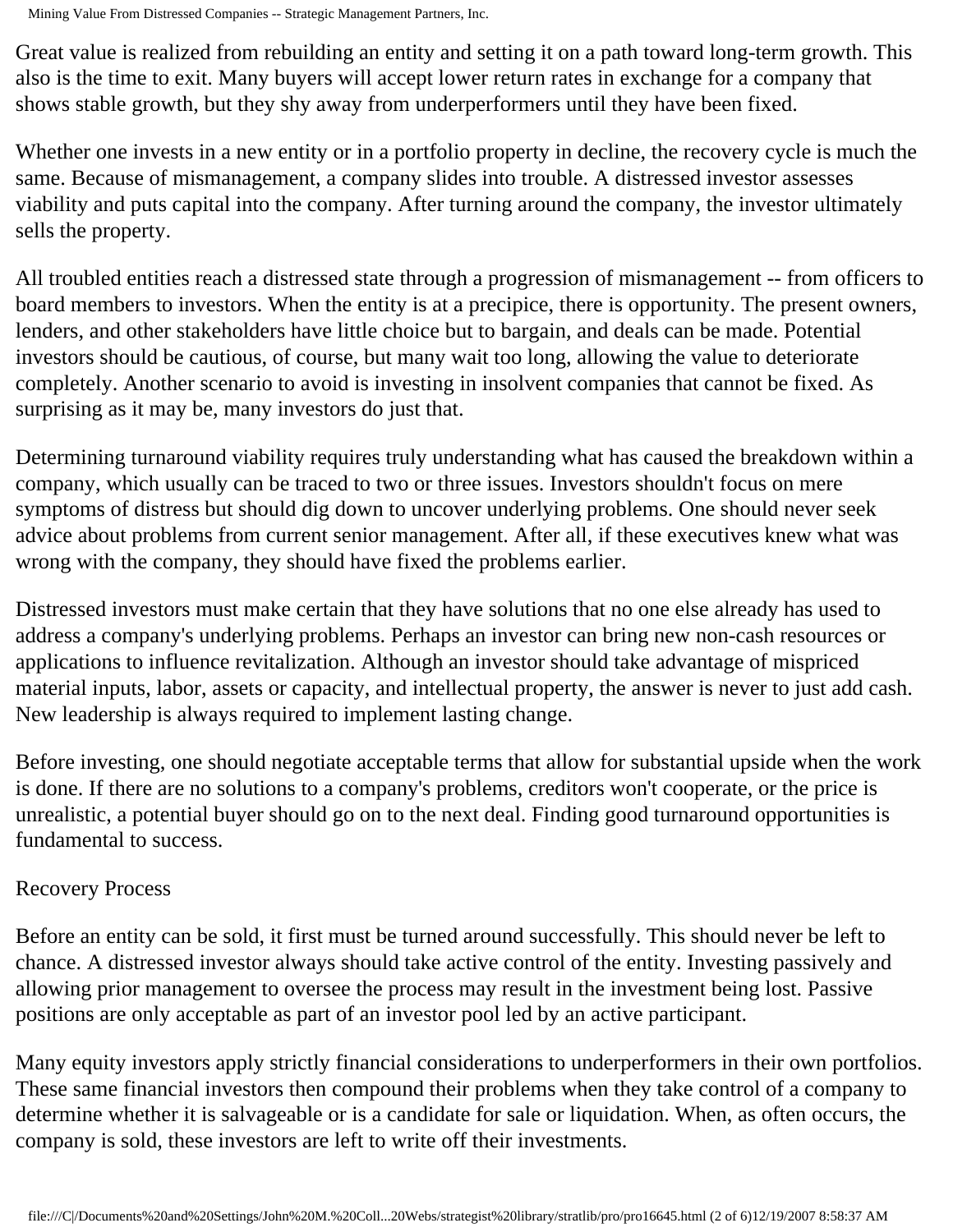Inherent in such a scenario is a fundamental problem -- purely financial considerations are not enough to save a company when an operational or revenue-driven turnaround is required. Many investors have run financial or investing institutions in the past. Yet, few have run other types of companies as well, and most are ill equipped to do so. This creates opportunities for investors who possess the skill sets necessary to run companies.

Substantial value is derived from investors who also have senior operating leadership experience. They can determine whether one strategy or another can affect the revitalization, and why others didn't work in the past. Many private equity firms and hedge funds are adding operating executive talent to their ranks to complement the skills of their managing partners.

When a distressed investor takes over an underperforming entity, it is time for existing management to get out of the way. Because these executives guided the company during the mismanagement slide, why allow them to complicate the situation any further?

Corporate renewal is a process. It involves using a transferable set of skills to revitalize the property and restore it to a state in which it can be sold. At that point, the investor can sell the entity and realize returns. The renewal process involves:

Providing Leadership. A distressed investor must focus on value creation and guide a company to a new plateau. The investor's advantage lies in bringing an objective focus, untarnished by the situation at hand. The investor provides broader perspective, effectively managing "change control." The investor is the teacher, and the stakeholders are the pupils. Together, they must rebuild in a new direction.

A CEO with transition experience in value-building situations should be brought in to guide the effort. This leader must demonstrate expertise in:

- \* Managing crisis, transition, and rebuilding processes.
- \* Shaping business strategy and financial structure.

\* Developing management talent, building Caliper teams, and making use of and growing existing resources.

- \* Increasing sales and market share.
- \* Maximizing return on capital.
- \* Linking management performance to ultimate goals.
- \* Developing incentive-based compensation programs.

This leader must get involved directly in making decisions to achieve the ultimate goal of selling the company at an increased valuation. The CEO must be held accountable for performance and timely results. Most importantly, this executive must get things moving quickly. On the "volume in" side (revenue/ sales), the person should look at where and how revenue is generated and work to maintain that flow. On the "volume out" side (throughput/production), the company must get its products or services out the door. How else can the company bill for its work?

The final step in completing the turnaround is hiring a marquis manager to lead the permanent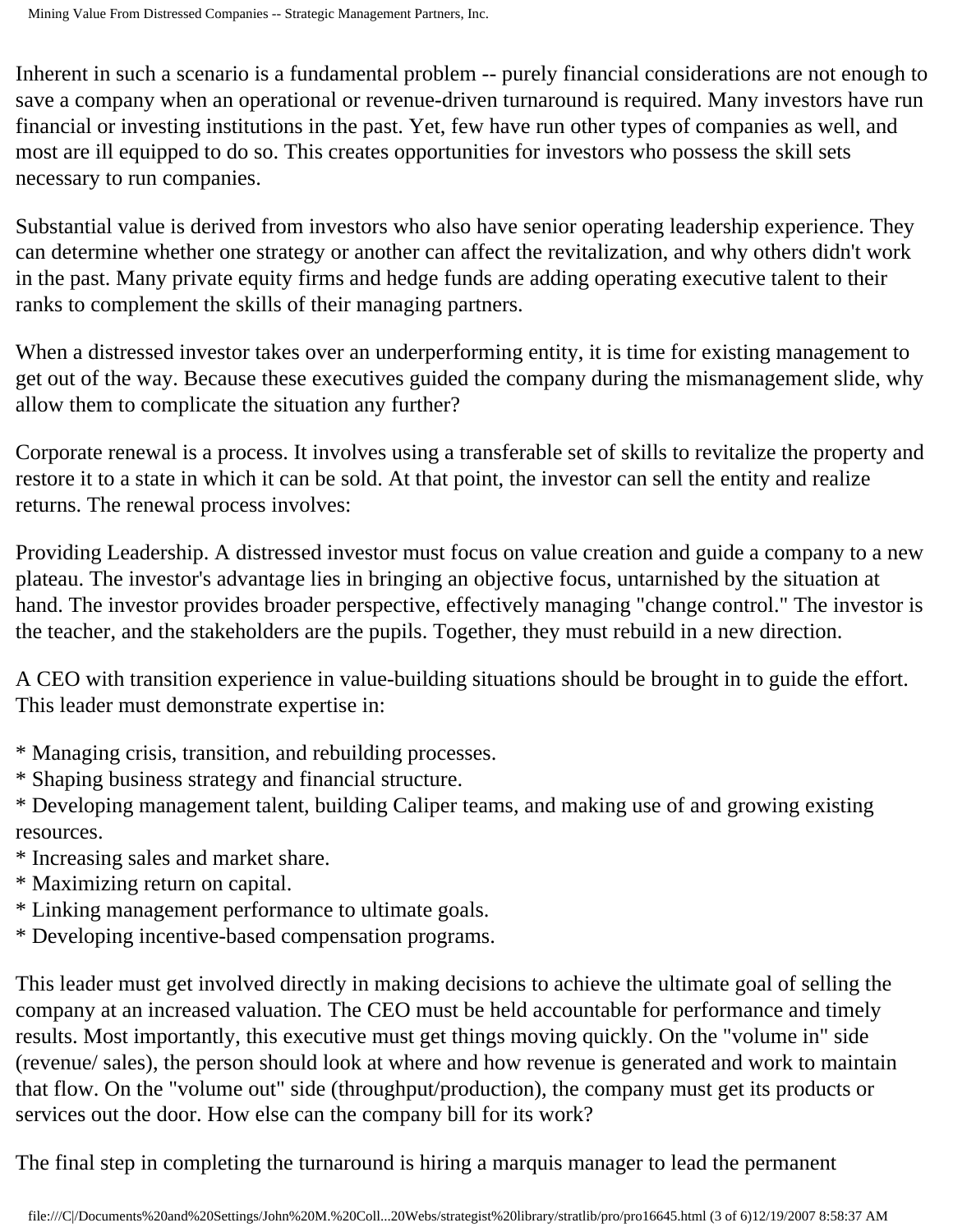management team. Having a permanent team in place adds to the value equation.

Setting Strategy. In distressed investing, the goal is a shorter-term, high-multiple return commensurate with the risk, while setting the stage for ongoing longer-term returns for the buyers who provide an exit. Investors should implement long-term strategies that survive their exits.

While situations differ, one essential strategy is to drive revenues. Growth cannot occur without more sales. The strategy must address the problems plaguing the company and provide a roadmap to revitalization.

An effective strategy is key to implementing change. To turn around a company successfully, one must establish a new vision, distill this direction into concrete goals and objectives, and create a guide for everyone to follow. Rebuilding momentum is critical.

Building a Quality Management Team. The value of a company increases sharply when a strong, permanent, and credible management team that can produce consistent sales, profits, and cash flow results is in place. Such a team establishes continuity in the organization and allows everyone to expect orderly change and new opportunities.

A distressed investor also should capitalize on available underutilized human capital among the middle managers who remain with the company. Chances are these individuals are dedicated to the company and its success. Once they are guided to their next level of responsibility, they will help a company make its next big step forward.

Acquiring New Business/Sales. There are only two ways to increase sales: sell new products to existing customers or sell existing products to new customers. Most underperformers have forgotten the basics of marketing and promotion or never applied them in the first place. The company must clearly promote what its products and services can do for customers and differentiate them from those of the competition.

The company must become market-driven, adapting to changing conditions and improving its competitive position. It should deliver only what customers are willing to pay for -- with no excess -- to avoid incurring extra costs.

Establishing Sound Capital Structure. Having a sound strategy in place, along with a viable marketplace, efficient delivery and production vehicles, and a cohesive management team, will entice the investment community. Securing new capital becomes much easier when investors see a high probability of return and a viable exit strategy.

Just as important as infusing cash for working capital needs is making certain that this new money is not be diverted to past commitments. Distressed investors should establish relationships with creditors so they will work with the new management team. They also should consider giving creditors upside when the turnaround is complete.

A creditors' committee-type approach can be implemented outside of bankruptcy to keep creditors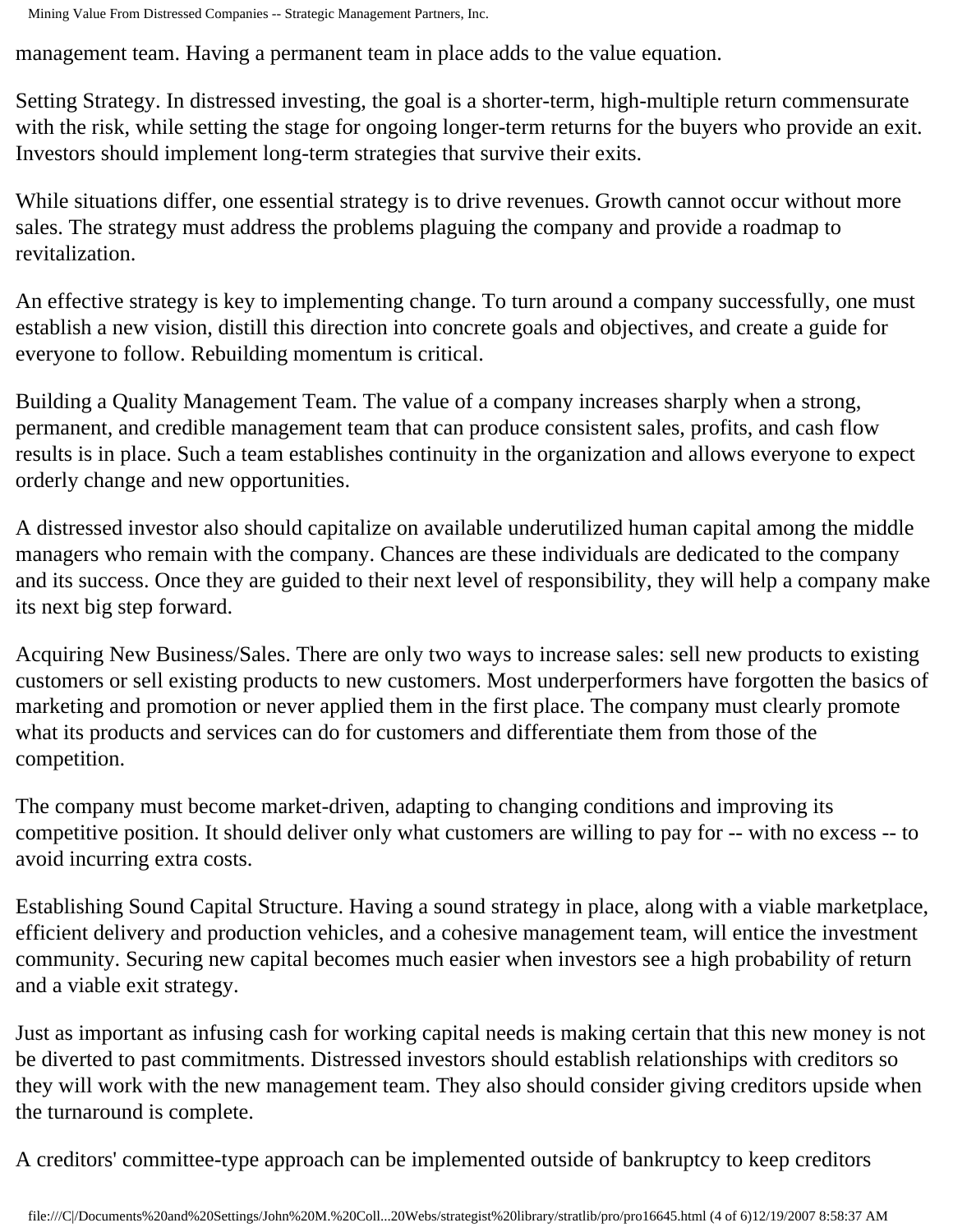Mining Value From Distressed Companies -- Strategic Management Partners, Inc.

plugged in and participating. Prepackaged bankruptcies also are available to ensure cooperation. An investor can always purchase assets out of bankruptcy to ensure a clean structure, a strategy being used more often as buyout funds become more comfortable with the process. In many ways, this approach can be considered alternative and complimentary financing.

Implementing Processes. Systems and processes should be used to drive the business and control the dayto-day environment, which allows management to address critical issues facing the company. Many managers waste time on tasks for which results would be essentially the same whether they or a subordinate managed them. Management should focus on pressing issues -- controlling cash and costs, increasing sales, and enhancing value creation.

With processes in place, guidelines and expectations are clear. Communicating what is expected reestablishes lines of authority and sets expectations for those who can turn the events of the company. More importantly, processes demonstrate the value of recurring phenomenon. Recurring positive results stimulate value.

Nurturing Resources. Resources, including employees, facilities, and advisors, should be leveraged to complete the turnaround. Often, the key resource is the company's workforce. An incentive structure that pays only when employees accomplish goals set in the long-term strategy should be established. A robust incentive structure allows employees to share in the risk. If the strategy is successful, all gain financially. If the desired results are not achieved, poor performance is not subsidized. The incentive program should reward performance that will take the company beyond its sale.

## Cashing Out

A distressed investor's goal is to achieve a return when the sale occurs. To accomplish this, a distressed investor must know when to cash out. The greatest return on investment is achieved when the turnaround is complete and the company is ready for the next tranche to fund growth. At that point, many new investors will want to participate. An investor should remember that:

Earnings and cash capacity + achieved X multiple on investment + demonstrated Improvements + an inplace functioning management  $T$  eam  $=$  time to sell.

Successful investors recognize that a small  $X[r]$  growth in revenues can yield many  $X[n]$  returns on invested equity. Revenue that exceeds controlled fixed costs drops substantial incremental profits to the bottom line, which in turn drives valuation.

Reference:

[Mining Value From Distressed Companies - at TMA Library](http://www.turnaround.org/print/articles.asp?objectID=6732)

[Mining Value From Distressed Companies - at SMP Library](http://members.aol.com/stratlib3/jcrmining.html)

## About the Author